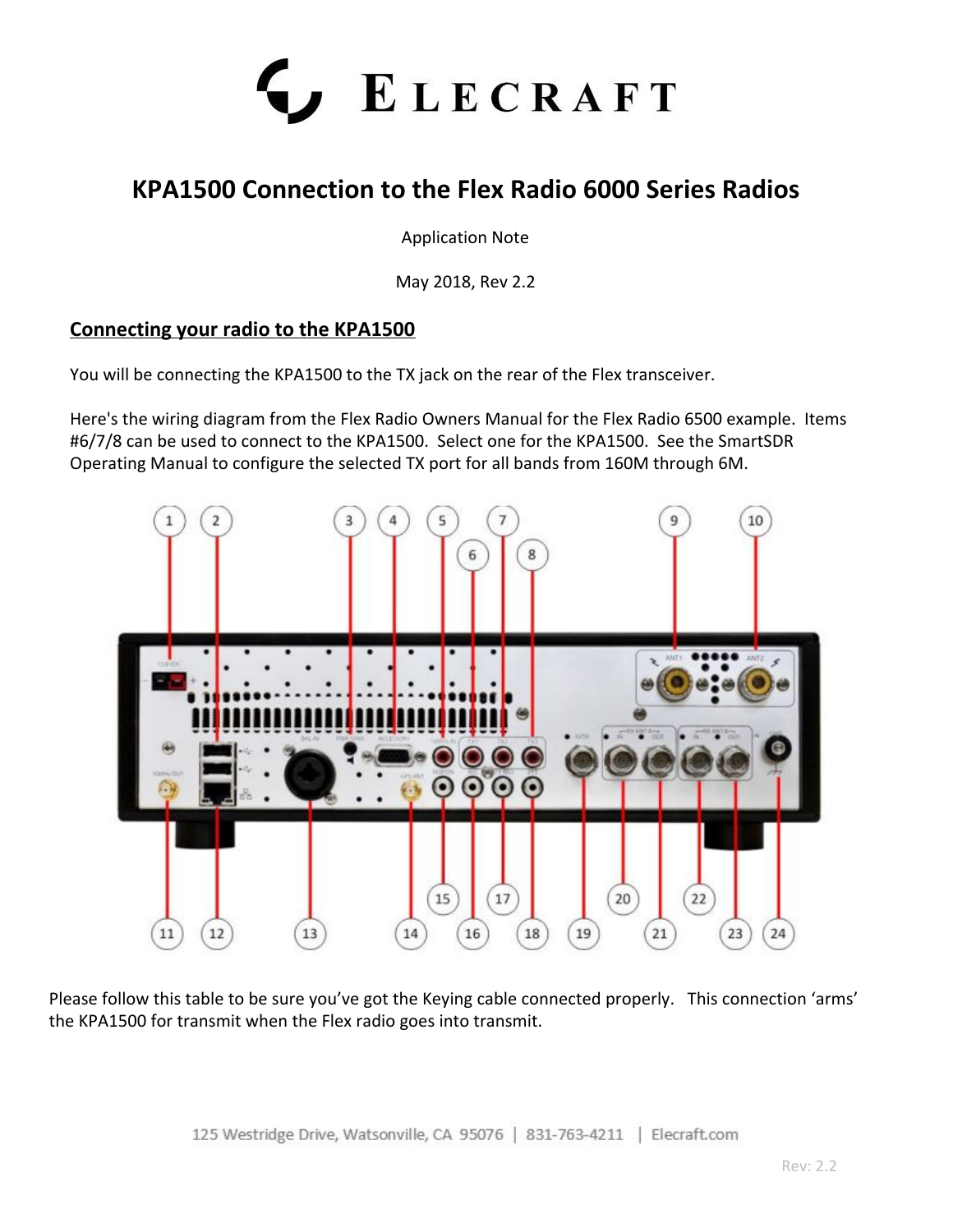# LECRAFT<sup></sup>

This is referred to as Basic Mode operation since the KPA1500's frequency counter is used to determine the VFO frequency at the first 'sip' of RF produced in about 100 milliseconds.

| <b>Flex Model</b> | <b>Keying Output connector</b> | <b>Connect to KPA1500</b><br>connector(see image below) |
|-------------------|--------------------------------|---------------------------------------------------------|
| 6300/6400(M)      | TХ                             | KEY IN (item #10)                                       |
| 6400/6500(M)      | TX1, TX2, TX3                  | KEY IN (item #10)                                       |
| 6700/6800(M)      | Out1, Out2, Out3               | KEY IN (item #10)                                       |

Connect the other end of the RCA cable to the KPA1500's KEY IN jack ( Item #10 in the image below) from the KPA1500 Owner's Manual.

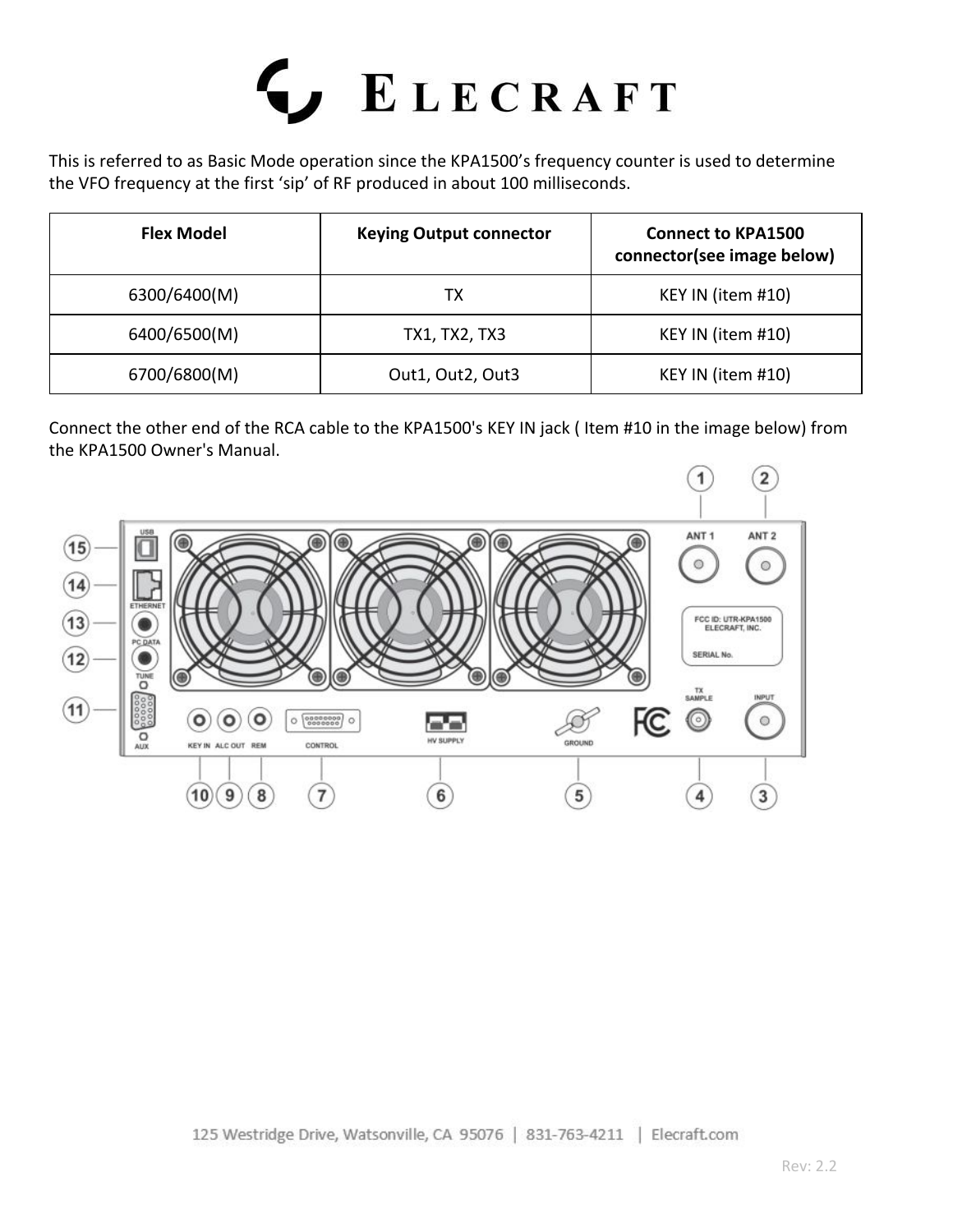## ς, ELECRAFT

## **Configuring the KPA1500 to read the VFO frequency on the Flex Radio**

### *Note: You will need to have SmartSDR version 2.1 or higher running to use this feature.*

Now that we have the hardware connected and configured, we can now set up the KPA1500 to monitor the Flex Radio so that it can automatically read the VFO frequency. This is referred to as Enhanced Mode operation because the KPA1500 can now determine the VFO frequency before the onset of RF. This allows the built-in Automatic Tuner to pre-select the tuning elements as you tune. With this feature, you'll be able to QSY between bands or even across a single band and instantly start transmitting. You must Train the Tuner (see procedure below) for this feature to work best.

- Connect the USB cable to one of the USB ports on the Flex radio.
- Connect the other plug to the KPA1500's XCVR Serial port (item #13). This is a 3.5mm Tip/Ring/Sleeve (TRS) plug.
- Using SmartSDR, configure the Flex port that is created by plugging in the USB cable.
- $\bullet$  Select Settings  $\rightarrow$  USB Cables and confirm that a New CAT cable is recognized.

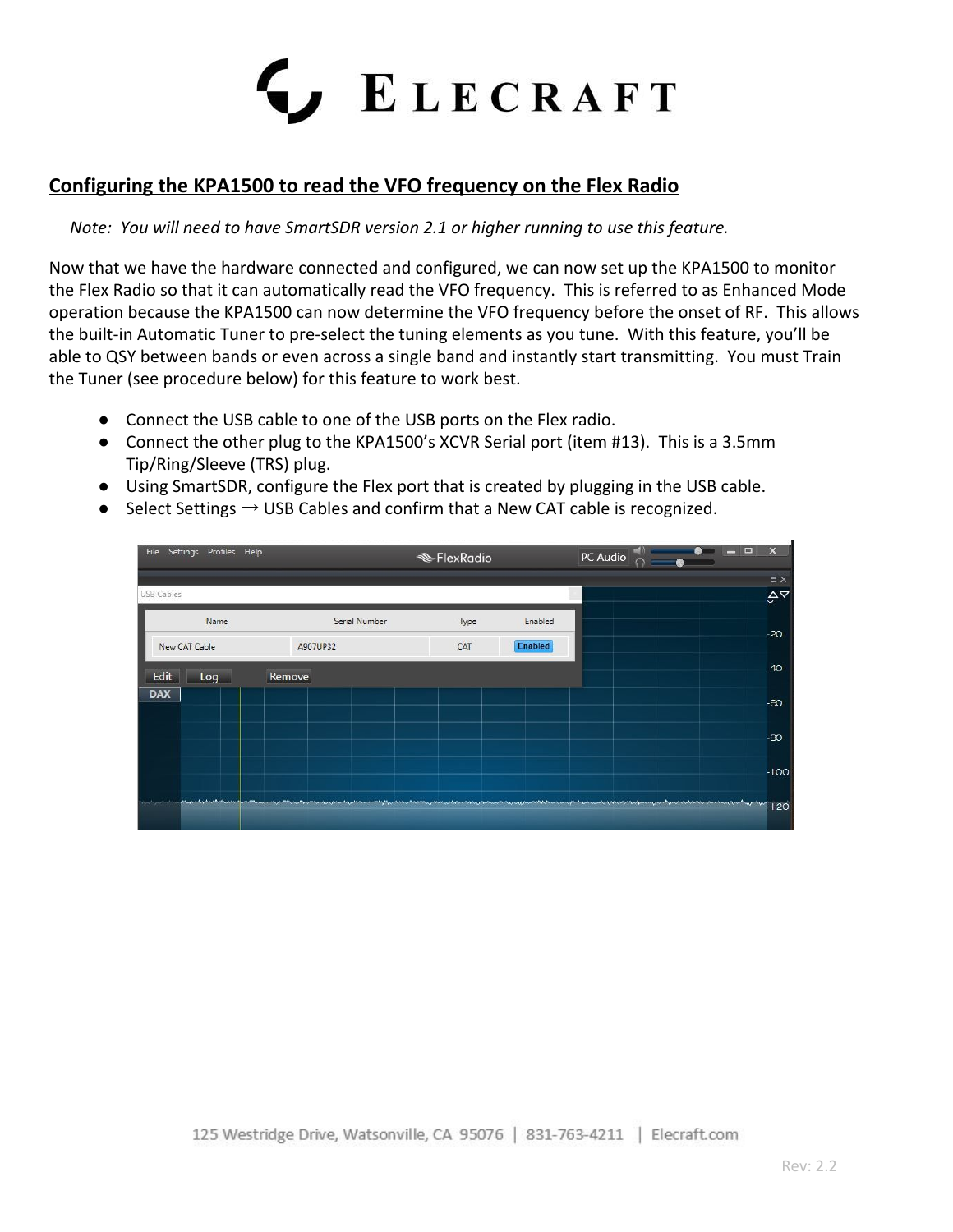

- Click on Edit to bring up this window. Confirm that you have the following values as shown below.
	- Name: New CAT Cable (you can rename this if needed)
	- Cable Type: CAT
	- Source: Active Slice
	- Auto-Report: Enabled



- Click on Advanced (the down arrow) to expand the dialog window to now show the baud rate.
	- Speed: 38400
	- All others: Defaults

| $\mathbf{x}$    | $ -$<br>æ                          | PC Audio<br>ດ              |         | <b>ElexRadio</b>      |  |                                                                                                                                                                                                                                      |      | Settings Profiles Help | File              |
|-----------------|------------------------------------|----------------------------|---------|-----------------------|--|--------------------------------------------------------------------------------------------------------------------------------------------------------------------------------------------------------------------------------------|------|------------------------|-------------------|
| $\Box$ $\times$ |                                    |                            |         |                       |  |                                                                                                                                                                                                                                      |      |                        |                   |
| $A^{\nabla}$    | USB CAT Cable New CAT Cable (A907U |                            |         |                       |  |                                                                                                                                                                                                                                      |      |                        | <b>USB Cables</b> |
|                 | New CAT Cable                      | Name:                      | Enabled | Serial Number<br>Type |  |                                                                                                                                                                                                                                      | Name |                        |                   |
| $-20$           | A907UP32                           | Serial:                    |         |                       |  |                                                                                                                                                                                                                                      |      |                        |                   |
|                 | CAT<br>$\sim$                      | Cable Type:                | Enabled | CAT                   |  | A907UP32                                                                                                                                                                                                                             |      | New CAT Cable          |                   |
| $-40$           | <b>Active Slice</b><br>$\check{~}$ | Source:                    |         |                       |  | Remove                                                                                                                                                                                                                               |      | Log                    | Edit              |
|                 |                                    | Auto-report: Enabled       |         |                       |  |                                                                                                                                                                                                                                      |      |                        | <b>DAX</b>        |
| $-60$           |                                    | (A) Advanced               |         |                       |  |                                                                                                                                                                                                                                      |      |                        |                   |
| $-80$           | 38400<br>v                         | Speed:                     |         |                       |  |                                                                                                                                                                                                                                      |      |                        |                   |
|                 | $\omega$                           | 8<br>Data bits:            |         |                       |  |                                                                                                                                                                                                                                      |      |                        |                   |
| $-100$          | None                               | Parity:                    |         |                       |  |                                                                                                                                                                                                                                      |      |                        |                   |
|                 | $\sim$                             | Stop bits:<br>$\mathbf{1}$ |         |                       |  |                                                                                                                                                                                                                                      |      |                        |                   |
| $M = 120$       | $\dot{\mathbf{v}}$                 | Flow control: None         |         |                       |  | <u>, 1, 1, Landsmarg, Lands, Landsburg, Android, Android, Android, Android, Android, Android, Android, Android, Android, Android, Android, Android, Android, Android, Android, Android, Android, Android, Android, Android, Andr</u> |      |                        |                   |

125 Westridge Drive, Watsonville, CA 95076 | 831-763-4211 | Elecraft.com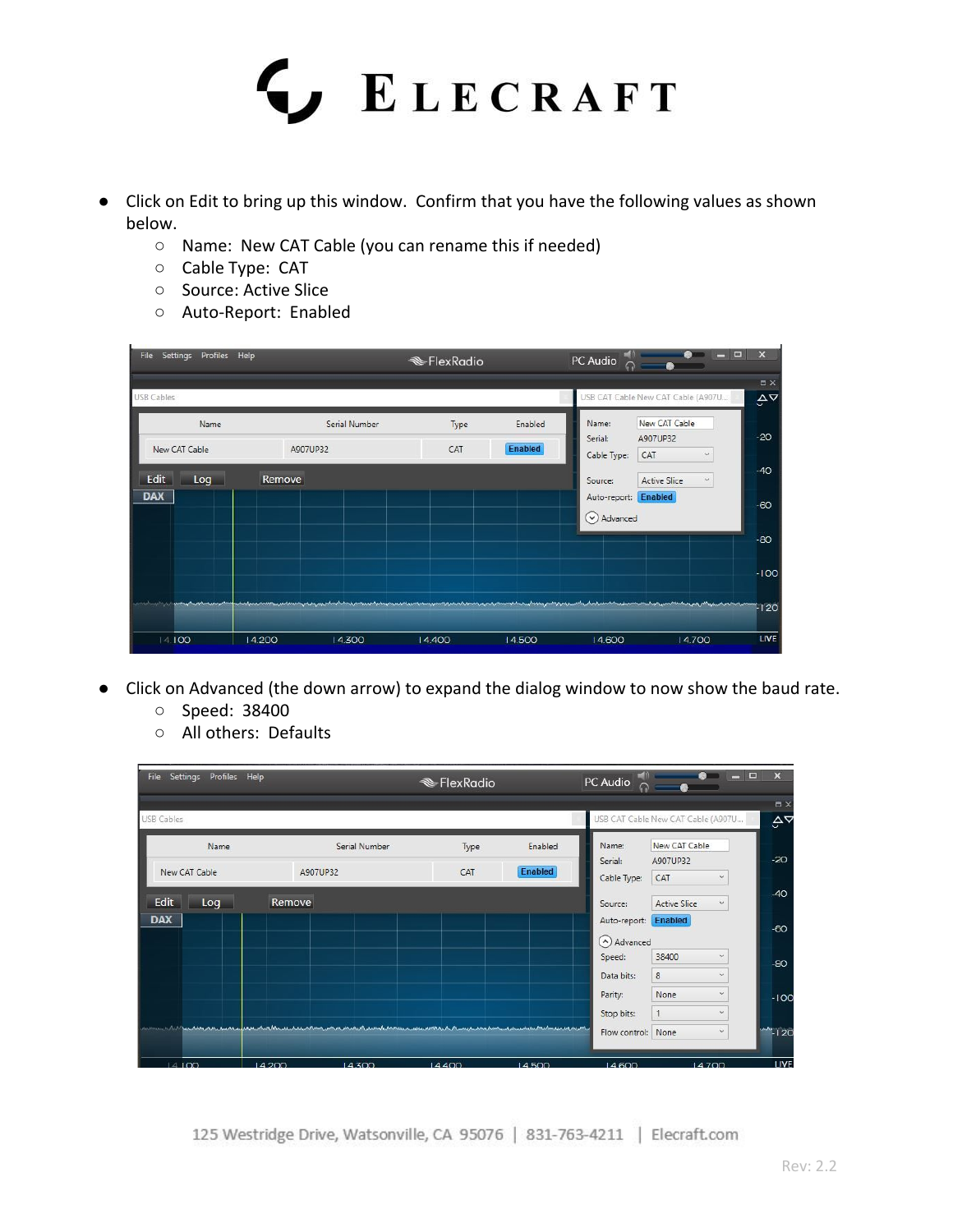# LECRAFT<sup></sup>

Turning our attention to the KPA1500, enter the Menu system and set these items as shown in the table.

| <b>KPA1500 Menu item</b> | <b>Value for Flex operating</b> |  |  |  |
|--------------------------|---------------------------------|--|--|--|
| <b>RADIO</b>             | <b>SFRIAL</b>                   |  |  |  |
| Serial Speed XVVR        | 38400                           |  |  |  |
| TECH MD                  | ΩN                              |  |  |  |

## **Testing to Confirm reading of the Flex VFO**

You can inspect one of the status displays on the KPA1500 to confirm that it is reading the VFO frequency and can change bands when you select them on the Flex.

- On the KPA1500, use the Up/Down buttons to select the panel for:
	- XCVR Frequency (monitor this value that is being read from the Flex)
	- TX Count (this is the output of the internal Frequency counter when transmitting)
- In SmartSDR, choose different bands and confirm that the KPA1500 changes bands as you click on them on the screen.
- Then, change frequencies within a band and confirm that the value for XCVR Frequency agrees with the VFO frequency shown in SmartSDR.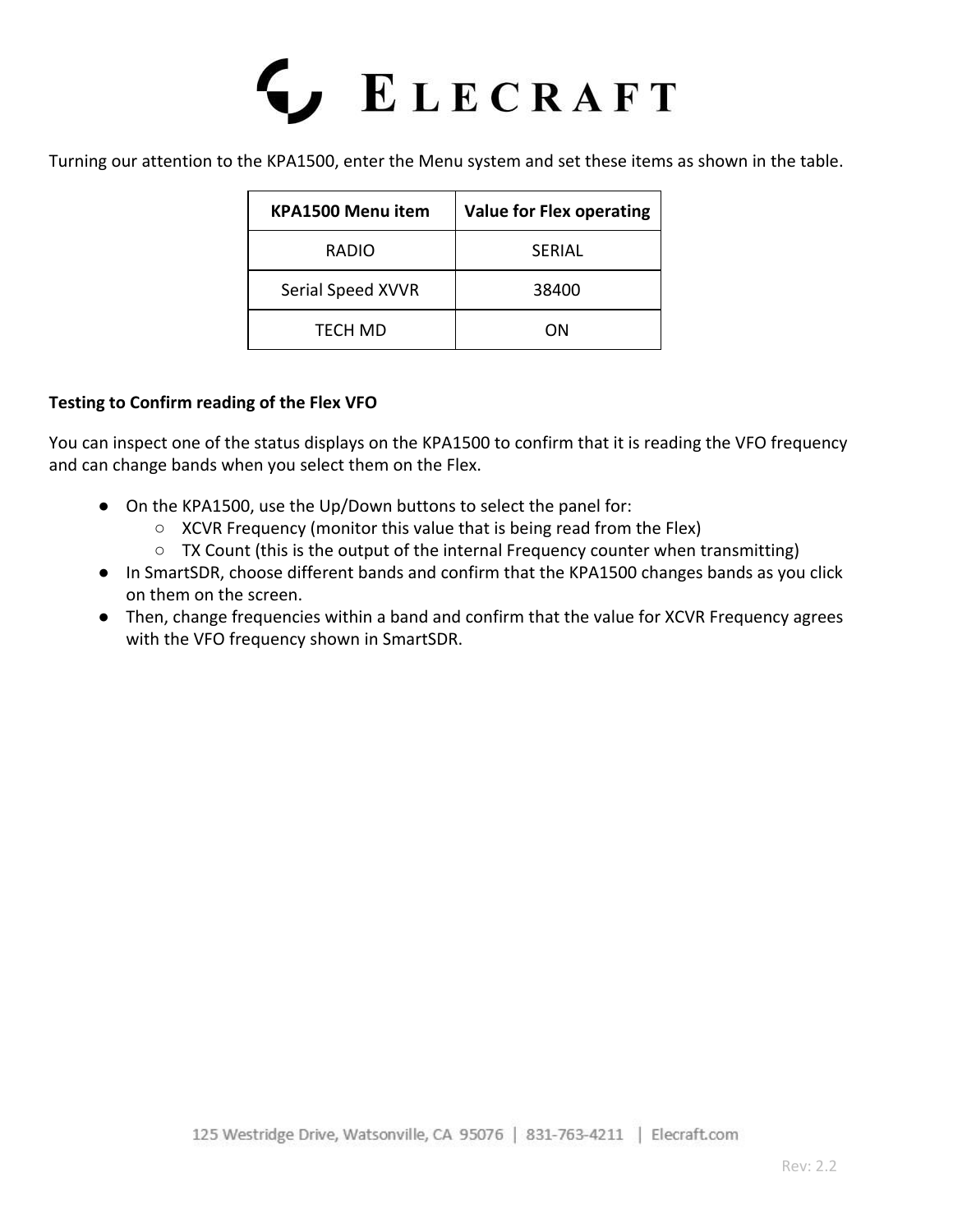

## **Training the Tuner**

## **Procedure for Training the Tuner of the KPA1500**

#### **Overview**

We will be stepping through each band where you have an antenna connected to the KPA1500, where you'll selecting the top, bottom and places in the middle of each band where you expect to operate. At each of these points, we will be causing the Flex radio to emit a steady-state, CW RF signal for the KPA1500 to use while it executes a Full Tune Cycle. Since the KPA1500 contains an Automatic Tuner, it will remember the settings it finds at each of the points in the band. This is referred to as 'Training the Tuner'.

The following sequence assumes that the Flex and KPA1500 are connected as discussed above.

### **Set up**

- On the Flex, prepare it to produce a constant 25 watts in CW mode.
- On the KPA1500, Tap the ANT button to select the appropriate antenna for the selected band. The ANT LED will light solidly indicating the antenna port selected.
- On the Flex radio, select the the appropriate band. Then, adjust VFO A to the lowest spot in that band where your antenna will work.

## **For each VFO Setting perform the following to Train the Tuner in the KPA1500**

- Tap the ATU TUNE button. The ATU IN light will begin to flash to indicate it is waiting for RF from the transceiver.
- Apply 25 to 50 W of transmit drive. You will hear the relays searching for a match.
- When the relays stop, the ATU IN LED stops flashing, indicating Full Cycle Tune success.
- The resulting match is automatically stored in the appropriate memory bin.
- If a match cannot be found, the red FAULT LED illuminates, NO MATCH is shown on the LCD, and no settings are stored. The ATU can create a match for SWR as high as 10:1.
- If no match is found, make sure the correct frequency band and antenna are selected.
- You can use the KPA1500 Utility Operate panel to observe Full Cycle Tune activity and transmission line/ antenna system SWR.
- If you have multiple antennas on one or more bands, repeat this procedure for each antenna port and frequency combination. The KPA1500 tuner can remember settings for both antenna ports separately.

How do you know how many times per band is needed to fully train the tuner?